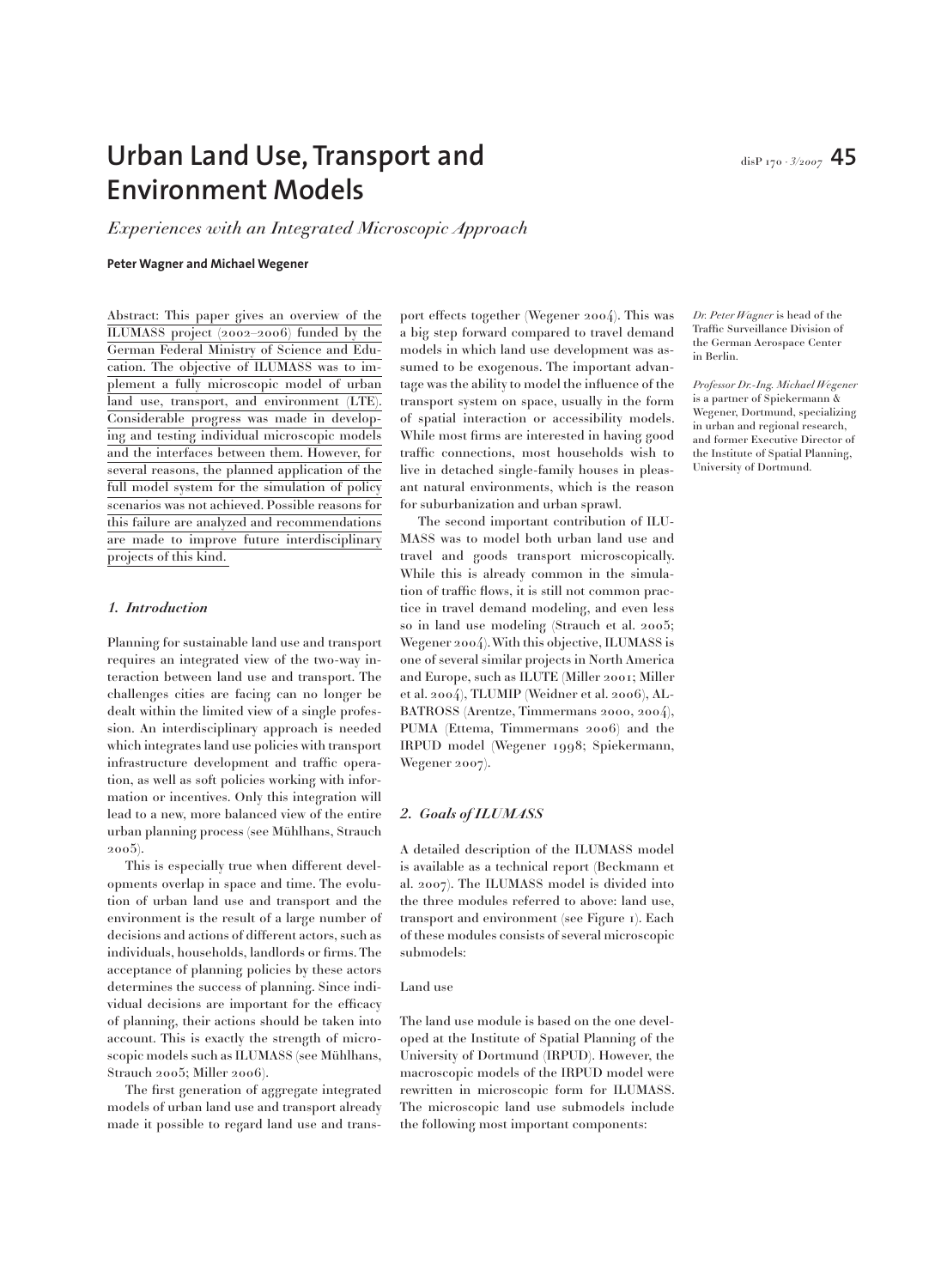**46**disP 170 *· 3/2007* • Population: The population model simulates the development of persons and households. In each year, all persons get one year older and, depending on their age and sex, have a certain probability to die. Couples move together and establish a new household, households become smaller as persons die, children leave or partners separate. Women give birth to children, depending on their ethnic background and age and whether they live together with a partner or not. Young people move together and establish non-standard households. In the population submodel, changes in employment are also modeled.

> • Firms: As with persons and households, firm lifecycles are modeled in a microsimulation of foundation, growth and eventual relocation, decline and closure. The simulation of firm life cycles is, in analogy to demography, called firmography. Firmography includes the simulation of new establishments, growth, decline and closure of firms. Firmographic events are modeled by transition probabilities subject to exogenously provided economic structural change and business cycles. Firmographic events may lead to relocations of firms.

> • Residential mobility: The residential mobility submodel models location and housing decisions of households that move into, out of or within the region. Moves are modeled as transactions of households and landlords on the regional housing market. The attractiveness of a dwelling for a household is a weighted aggregate of the attractiveness of its location, quality and rent or price in relation to the household's housing budget. If the offered dwelling promises a significant improvement in housing satisfaction compared to the present dwelling, the household accepts the dwelling. Otherwise, it continues its search until it finds a suitable dwelling or abandons the search until the next year.

> • Firm location/relocation: The second part of the simulation of firms simulates location or relocation decisions of firms. Firms dissatisfied with their present location examine up to ten alternative locations with respect to accessibility, size, price, quality and image and select a location if it offers a significant improvement of location satisfaction. Otherwise, the firm keeps its present location and may start a new search in the subsequent year.

> • Residential buildings: The residential development submodel simulates investment decisions of private developers to demolish, upgrade or build residential buildings for rent or sale as a function of supply and demand on the

housing market and profitability expectations. If the developer believes that positive returns can be achieved by upgrading or new construction, investments projects are planned. For each project, a zone and a microlocation (raster cell) are selected from the land zoned for residential use in the municipal land use plans subject to location criteria, such as accessibility, neighborhood facilities, environmental quality and land price. The projects are executed in the implementation phase.

• Non-residential buildings: The model of nonresidential development examines the demand for floor space in each zone and develops new floor space in zones in which the vacancy rate is low. Floor space development is constrained by land use restrictions in the municipal land use plans. Within a zone, microlocations (raster cells) close to existing firms are developed before isolated locations. Newly developed land is immediately designated as built-up land, but the new floor space is only offered on the market one year later, in order to take construction time into account.

The land use modules provide input data for the origins and destinations considered in the transport submodel.

#### Transport

The transport module models the daily activities of people and, based on this, the demand for travel between different parts of the city at different times of the day and the demand for freight travel, as well as the resulting traffic flows. The travel submodel is a very detailed agent-based model that takes the needs and wishes of people to conduct activities and the resulting need for travel into account. Since the first fully microscopic version of the travel model turned out to be too complex to be run together with the rest of the model system, a somewhat simpler version was used. Even that simplified version needs considerable computing time as it computes a separate origin-destination matrix for every hour of the day. The demand generated by the travel and freight submodels was coupled with a microscopic dynamic traffic assignment model calculating traffic flows, link loads and travel times.

The transport module consists of four different programs. The first and most complex one is a psychological actor model for the synthetic population living in the study area. Based on socio-demographic data of each person, it computes a weekly activity plan by considering 29 different activities grouped in four main groups (personal, job and school, social activi-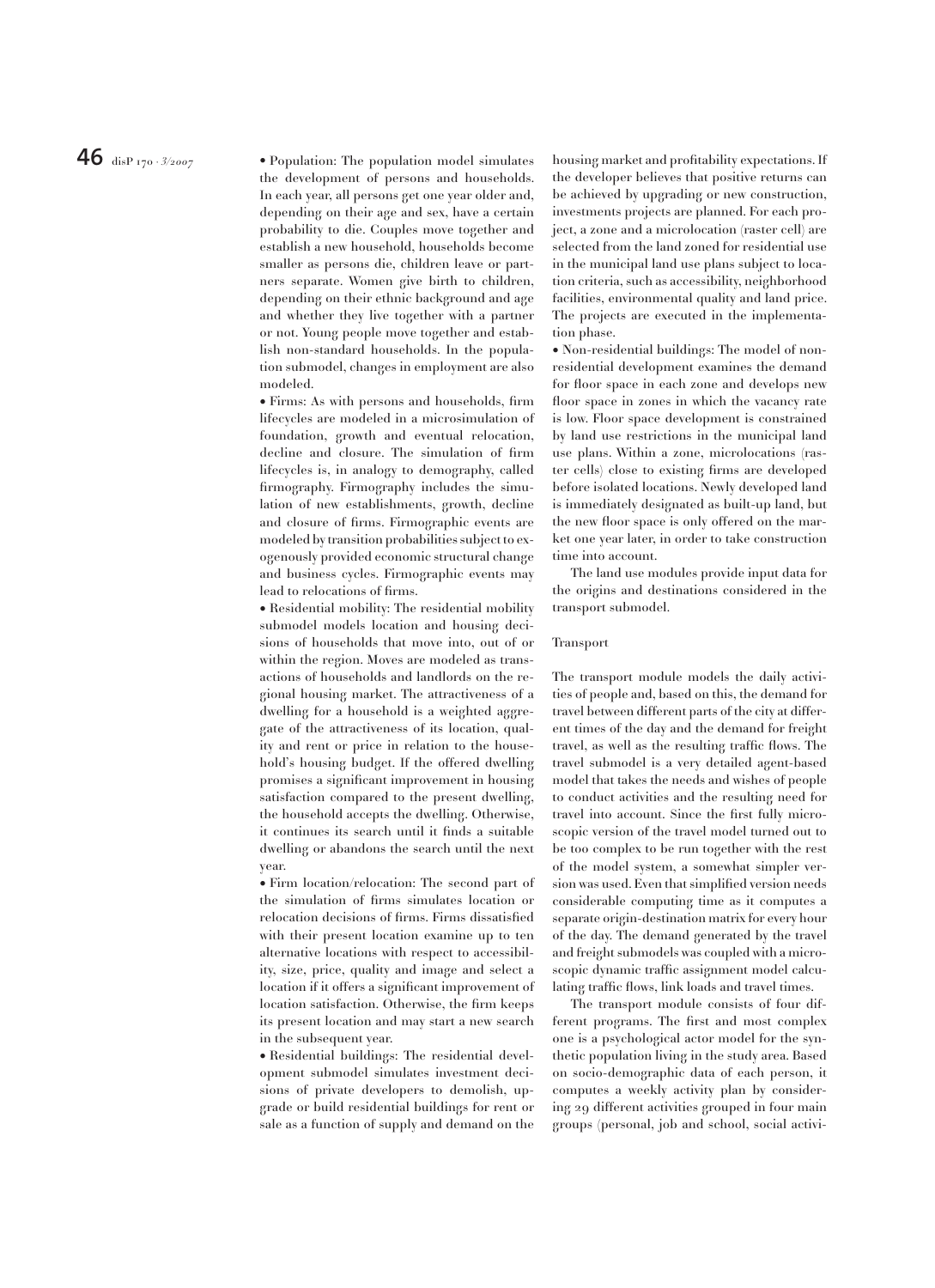

Fig.1: Modules and submodels of ILUMASS.

ties, leisure). Such an individual plan contains a sequence of activities, together with information on whether this activity is at home or not. When not at home, a trip to a place where this activity can be performed is needed. These places have been named "opportunities". In addition, this demand model selects the place (it takes into account the capacity of the opportunity, e. g., it counts how many people can sit in a cinema and makes it less attractive if it becomes too crowded), the travel mode (based on availability of vehicles in a household context, and the current travel times, which are either that of the empty net or are the result of the microsimulation of traffic), and the departure time. This module can compute about one activity plan in one second computing time, so for the 2.6 million people in the study area, about two weeks are needed to complete the calculation of all the activity plans.

The route is then computed by a microscopic dynamic traffic assignment. This is a variant of the method described in Gawron (1998), and it iterates a shortest-path computation for all of the 2.6 million people with a subsequent microscopic simulation until equilibrium has been reached. The travel times are then used in the demand module and the additional traffic information, such as flows and speeds, are used in the environment module.

The demand generation for good transport was generated by a model that uses macroscopic data (input-output matrix of the German economy), together with a recent German survey on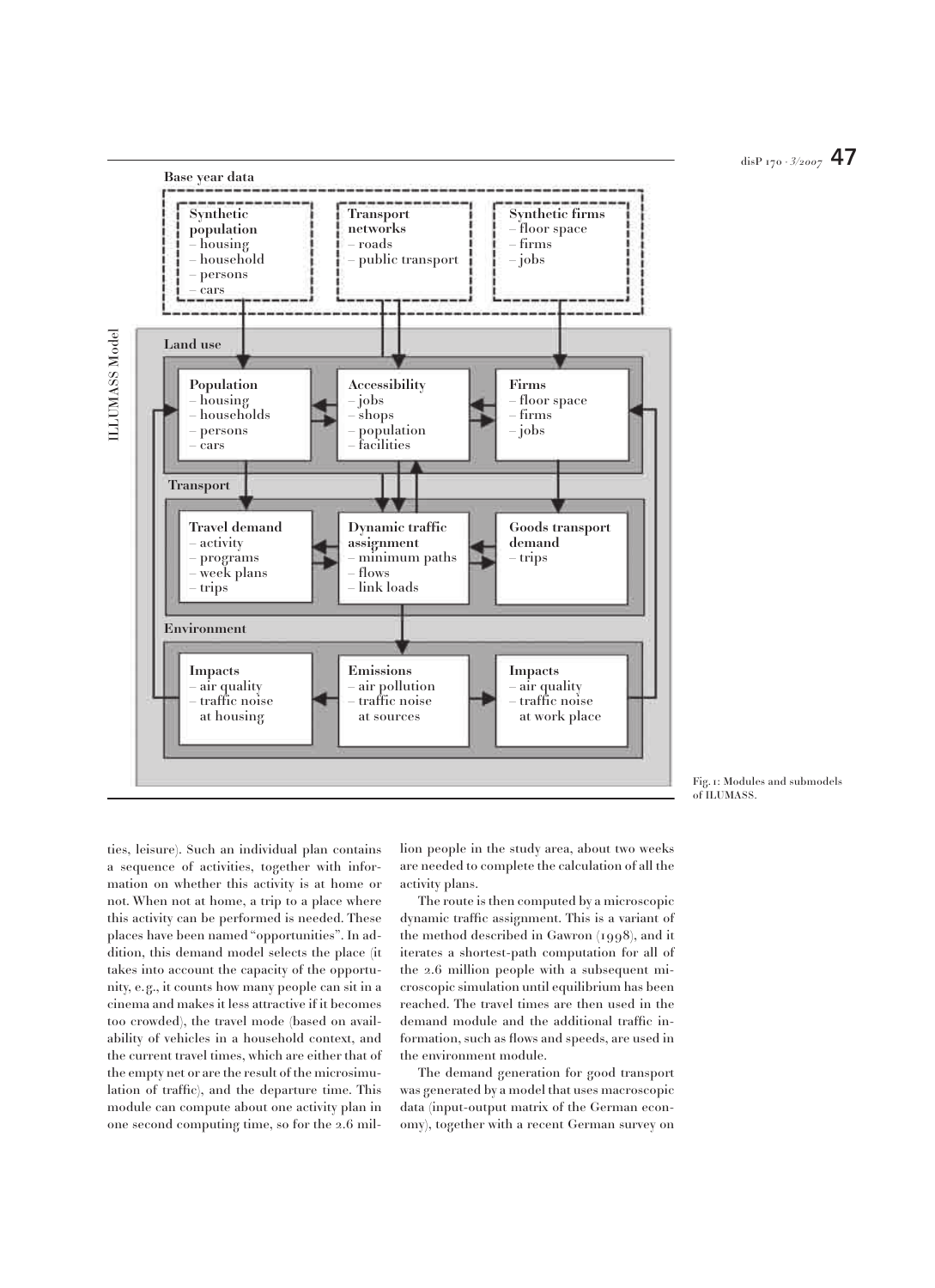48 disP<sub>170</sub> · 3/2007 goods transport, to assign goods flow between the different companies in the city. The generated demand was used as additional input into the microscopic simulation above.

> Finally, in a later stage of the project, a more traditional demand generation algorithm has been included in ILUMASS to partly overcome the difficulty with the long computing times needed by the psychological actor model. Different from traditional models, it uses a very disaggregated approach to a compute 24 hourly origin-destination matrices for the study area. Interestingly, the demand generation was still the slowest of the modules in ILUMASS. This is due to the fact that the search for the best opportunity for a given activity needs a very long time if the spatial disaggregation is made very fine, which was the case here.

#### Environment

Finally, the environment module models the environmental impact of traffic forecasts: CO2 emissions and the distribution of air pollution, traffic noise, boundary layer effects (smog), and the barrier effects of traffic. The submodels apply state-of-the-art emission, air quality and noise propagation techniques based on a spatial grid of 352 000 grid cells of 100 x 100 m size. The environmental impact of traffic by vehicle category (lorry, car, bus), volume and speed are calculated as trajectories over a full week.

The calculated environmental impact is then fed back to the land use module; there they influence the location choices of land use agents because they affect the quality of locations. This closes the iteration loop of ILUMASS.

# *2.1 Data*

Integrated models of urban development need very detailed spatial, land use, socio-economic and transport data. A microscopic model increases the demand for high-quality spatial data. Therefore, data management with a geographic information system (GIS) was important for the integration of the ILUMASS modules.

The ILUMASS model describes the dynamic evolution of the study area. Two distinct time scales can be recognized: the simulation of traffic and the demand for transport typically covers a time scale from seconds to weeks, while the land use develops over a much longer timescale, from months to years. From the point of view of modeling, this is fortunate because it separates the dynamics: while the transport system reaches its equilibrium within days, its results can be used as static input into the land use module. The output of the land use module, however, can then be used in a quasi-static way as the input to the transport module of the next simulation period, which was one year for ILU-MASS. It was a working hypothesis that the simulation of transport on such a short time scale (instead of using average daily traffic as it results from a traditional traffic model) is important for modeling human mobility behavior.

To model individual activity patterns, it was necessary to have the model population available on a per person basis. As microscopic person and household data were not available, this was achieved by the generation of a "synthetic" population, in which the number of agents with the same statistical features corresponds to that of the real population (see Moeckel 2004).

The synthetic population is updated annually in the land use module and used as input to the transport module. The travel demand submodel uses the synthetic population to generate individual activity programs for each mobile person based on person- and group-specific activity repertoires. These activity programs are aggregated to trip tables by origin and destination and time of day. This travel demand is then converted to traffic loads on the network in the dynamic traffic assignment submodel.

Using spatial data needs a spatial co-ordinate system. In ILUMASS, three levels of disaggrega-



Fig. 2: Macro-, meso- and micro-spatial resolution (Schwarze et al. 2004).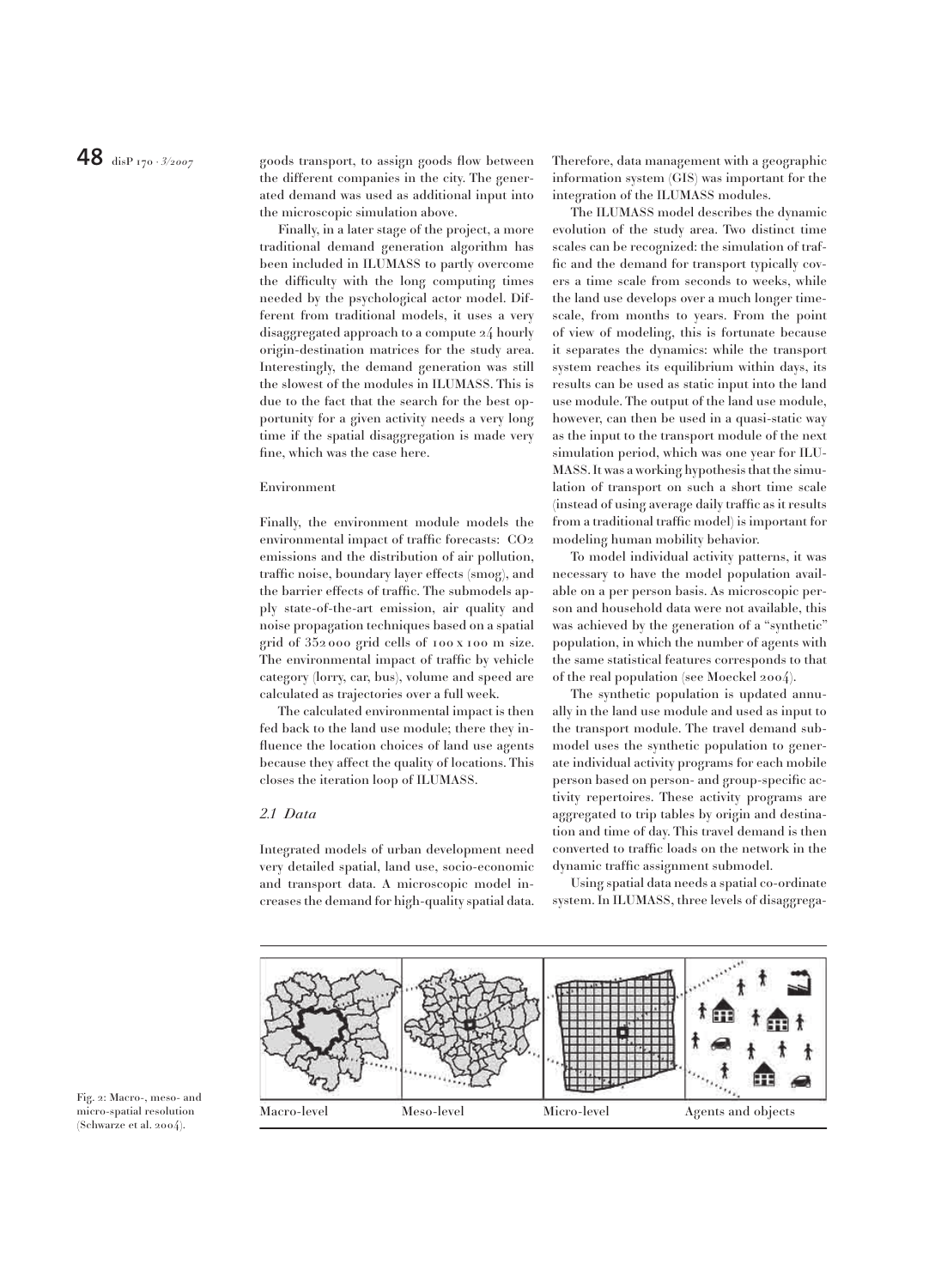tion were distinguished: micro, meso and macro used again as input to the transport module of disP 170 · 3/2*007*  $\overline{49}$ (see Figure 2). For the smallest spatial unit, a grid cell of a 100 by 100 m size was used. The whole study area was divided into 352 000 of such cells. The co-ordinates of each cell were used as the locations of agents and other objects (firms, houses or other destination activities). Although it would have been possible to go to an even more disaggregate spatial scale, for reasons of practicability, it was decided to stop at this resolution. The other two levels define traffic analysis zones for additional demand generation (meso) and municipalities in the Dortmund urban region (macro).

# *2.2 Simulation and feedback*

A model run of ILUMASS begins in the year 2000. It starts from the socio-demographic and spatial structure and generates from this the demand for transport, travel and freight transport and then the environmental impact of transport. These are then fed into the land use model for the following year, which generates a new socio-economic and spatial structure, which is the following year. In this manner, the state of the year 2000 is "transported" into the future. By defining different scenarios that represent different policies, different trajectories of system evolution can be traced and subsequently analyzed for their effectiveness. This can help to identify successful and less successful policies at an early stage and to find better ideas on how the system can be optimized.

In the first year, the traffic simulation is similar to a classic four-stage travel demand model. After the first year, the feedback described above sets in and generates the fully dynamic evolution (see Figure 3). Within one simulation period, there is a direct interaction between the travel demand and traffic simulation: the traffic simulation returns travel times to the route choice submodel, which tries to drive the simulation to user equilibrium by assigning new routes to the simulation until it is in equilibrium, or, if this fails, asks the planner (the demand generation tool) to re-plan the activity programs of agents that do not have a feasible activity plan. This step guarantees the consistency of the model



Fig. 3: Integration and data manage ment in ILUMASS (Mühlhans, Strauch 2004).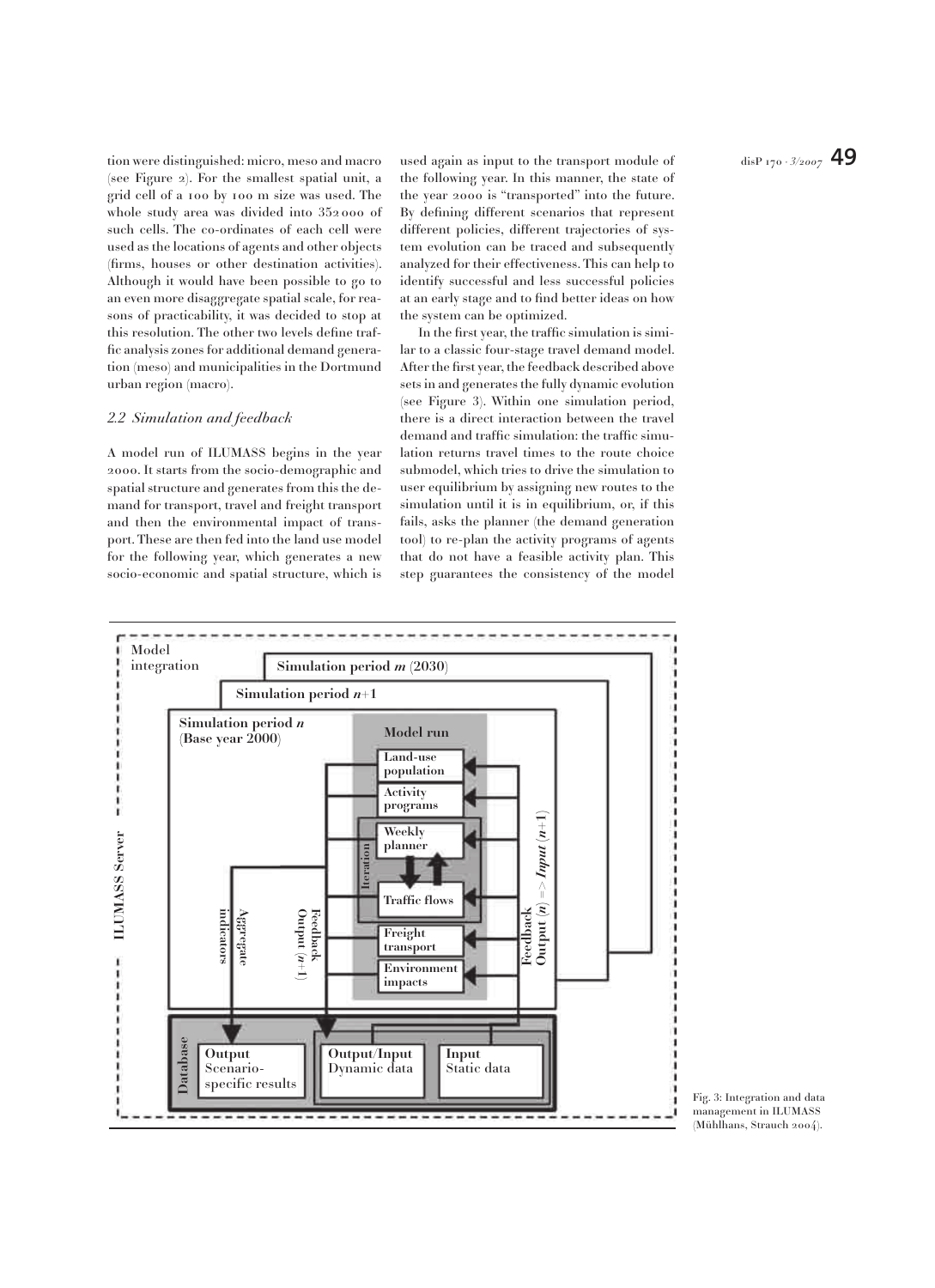**50**disP 170 *· 3/2007* because, otherwise, the planning of the agents would be unconstrained and could include unrealistic plans. The travel times used in the planning of the agents should be in line with the true travel times in the network.

> As the system proceeds from year to year, the feedback between transport and land use is affected. After each simulation period, the following data are available:

> • Population, households, employment, firms, residences and industrial and commercial floor space and land use data by grid cell, traffic analysis zone or municipality.

> • A fully disaggregated demand for transport, defined as trips from grid cell to grid cell by time of day or summarized in origin-destination matrices by mode of transport.

> • Detailed information about network travel times from the traffic flow simulation, as well as traffic loads on each link of the network.

> • An approximation of the demand for freight transport and business travel computed by the freight transport submodel.

> • Transport-generated air pollution, noise and other emissions for each grid cell, computed by the environment module.

# *3. Integration and data management*

The data management distinguishes static and dynamic data. Static data already exist before the start of the simulation; they are not modeled. Examples are the road networks, land use plans, factors that describe human behavior and the various emission factors. Over the course of the simulation, dynamic data changes because it is generated by the simulation itself. The changes are important for the feedback between the simulation modules. Results that are relevant for later analysis are aggregated and stored. A dedicated software component organizes the interplay of the different modules (see Figure 3). This allows a "loose coupling" between the modules, in that each module is a self-standing executable and interacts with the other modules through the integrated database (see Strauch et al. 2005).

# *4. The study area*

The study area of ILUMASS consists of the metropolitan area of Dortmund in the Ruhr industrial district in Germany (see Figure 4). It comprises 26 municipalities with a population of 2.6 million. About 85 000 firms are located within the region. Although official sources in Dortmund assume a moderate population growth, the whole area is dominated by demographic and economic decline. This goes along with a profound change of the various economic structures: in the past, Dortmund was dominated by coal mining and steel manufacturing. The region is polycentric, with rural and semi-rural areas scattered between the urban centers.

The base scenario of ILUMASS assumes the most likely future development of the spatial and transport infrastructure in the study area based on current planning documents.

# *5. First results*

At the beginning of the ILUMASS project, it was planned to simulate various policy scenarios in which the impact of different land use and transport policies were to be predicted until the year 2030. However, the project ultimately ran out of time, so it was only possible to do a few test scenarios.

Figure 5 demonstrates typical results of the simulations. Starting from land use, workplaces and population (aggregated for the transport model to a coarser grid of 1500 by 1500 m) the demand for transport is assigned to the network. The resulting traffic flows are used to compute emissions caused by traffic and air quality and traffic noise by grid cell.

A typical, aggregated result of the transport model is shown in Figure 6, which depicts the changes in the number of trips performed by different person groups between 2000–2005 and 2000–2010 (Mühlhans 2006). Although the total number of trips is increasing, the various groups demonstrate quite different change patterns. Note that the complete activity classification contains 29 different activities, here summarized into three main groups: school, work and other trips.

In order to be able to simulate a greater number of policy scenarios, a reduced version of the ILUMASS model was implemented in which, instead of the computing-time intensive microsimulation of travel demand, the aggregate transport model of the model of the Dortmund region developed at IRPUD was applied (Wegener 1998; Moeckel et al. 2006).

As an example for the simulated scenarios, the impact of a land use planning scenario on the spatial distribution of workplaces in the study region are presented in Figure 7 (Moeckel 2007). The scenario shows the response of the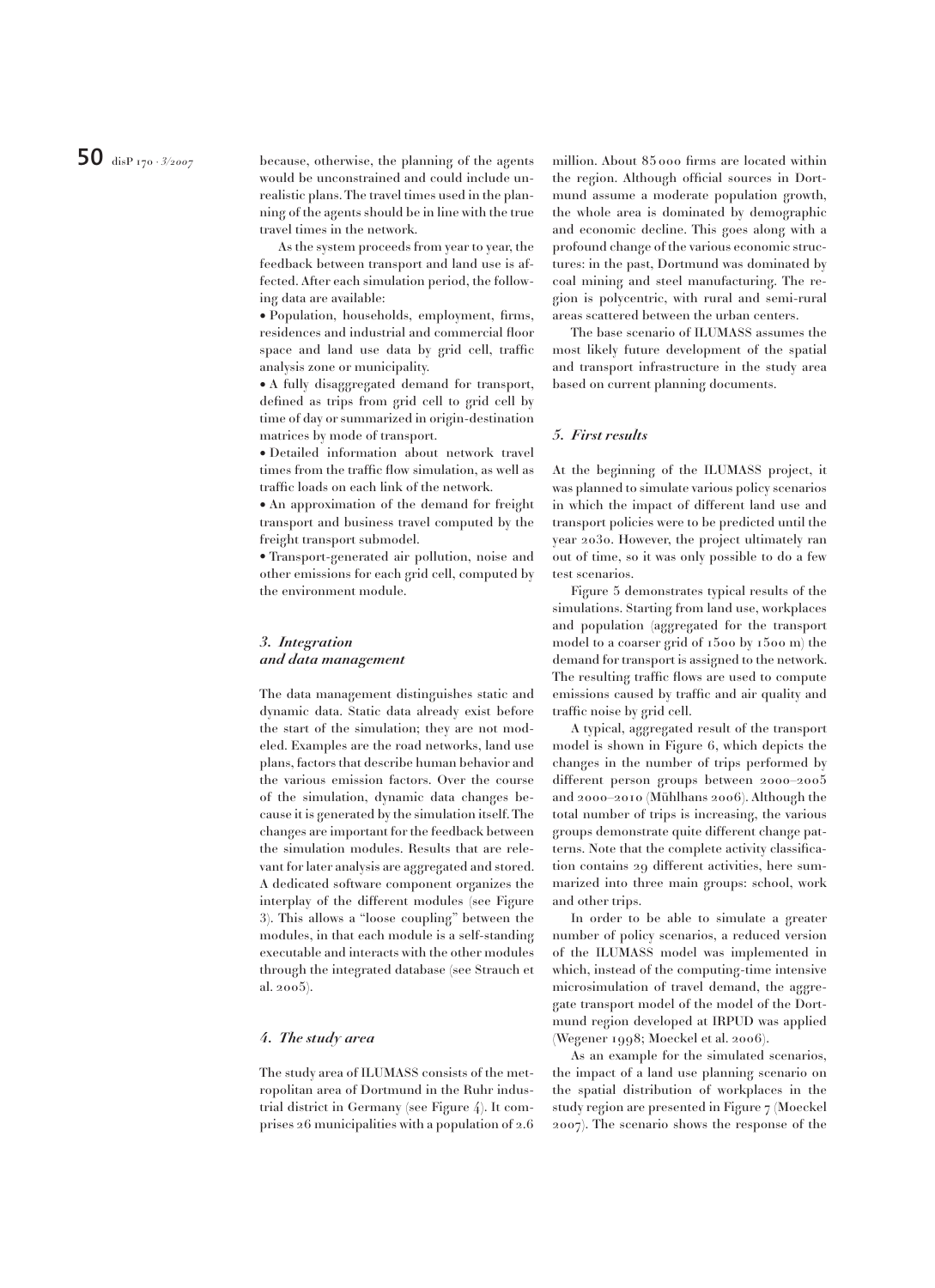

Fig. 4: The study area: the Dortmund metropolitan area (Moeckel et al. 2004).



Fig. 5: Typical ILUMASS results.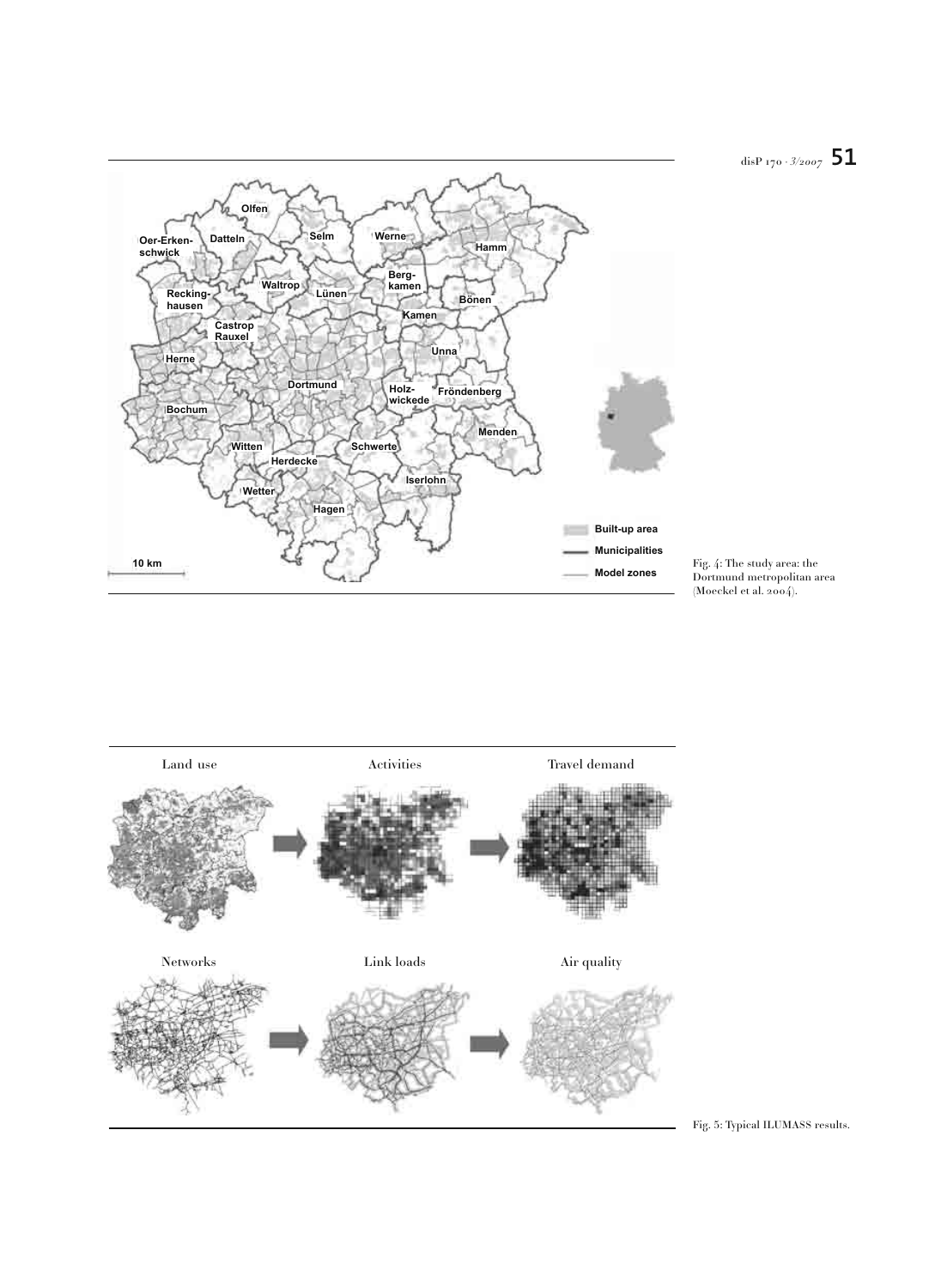

Fig. 6: Changes in the number of trips between 2000–2005 and 2000–2010 for selected activities.

location decisions of individual firms on the changes in land available for development (in the scenario). Figure 7 shows the changes in the distribution of workplaces as three-dimensional surfaces:

First, the base scenario of the expected development between 2000 and 2030 was run. In the base scenario, no planning policies working against current trends in land use development were implemented. Figure 7 (a) shows the change in the number of workplaces in the raster cells of the study area between 2000 and 2030: "the hills" (darker areas) indicate growth in workplaces and "the valleys" (lighter areas) indicate decline. It can be seen that the general trend of suburbanization of workplaces continues in the model. In particular, the city center of Dortmund loses jobs, but so do most of the other larger cities in the study area.

The land use scenario shown examines the effects of a strict anti-sprawl policy as an attempt to return to higher-density mixed-use urban forms (compact city). In the compact-city scenario, only the city of Dortmund is allowed to offer new land for commercial or industrial development; all other municipalities can only develop land that has already been designated. Figure 7 (b) shows the results of the compactcity scenario as the difference in workplaces between the policy scenario and the base scenario in the year 2030. "Hills" indicate that a raster cell has more workplaces in the compactcity scenario than in the base scenario in 2030; "valleys" indicate that it has less. During the 30 years simulated, Dortmund gains a significant number of workplaces at the expense of the other municipalities.

# *6. Critique*

The ILUMASS project, although quite successful in terms of the progress made in the individual subprojects and from the perspective of bringing different disciplines together, has not met all of its initial goals. It was not possible to run more than a few test scenarios and the results from these scenarios have to be taken with some caution, because only very basic checks for plausibility and consistency could be made. This experience is not uncommon with large urban microsimulation projects in recent years. Many of these projects had to readjust their plans when the project targets proved to be too ambitious. This section analyses the specific reasons for the partial failure of the ILUMASS project. However, we are sure that most of the points elaborated below are not a special feature of ILUMASS, but are of a very general nature. Therefore, this discussion is presented in the hope of helping future large modeling projects surmount similar hurdles.

One fundamental reason for the partial success may be that scientists are often not very well prepared for the computer programming aspects (Wilson 2006a, b). However, there are other areas where the project was simply too inefficient in its work processes:

Application Programming Interfaces

There were serious difficulties in handling the application programming interfaces (API) needed to set up the simulation. Early in the project, the decision had already been made to connect the program modules developed at different research laboratories by "loose coupling",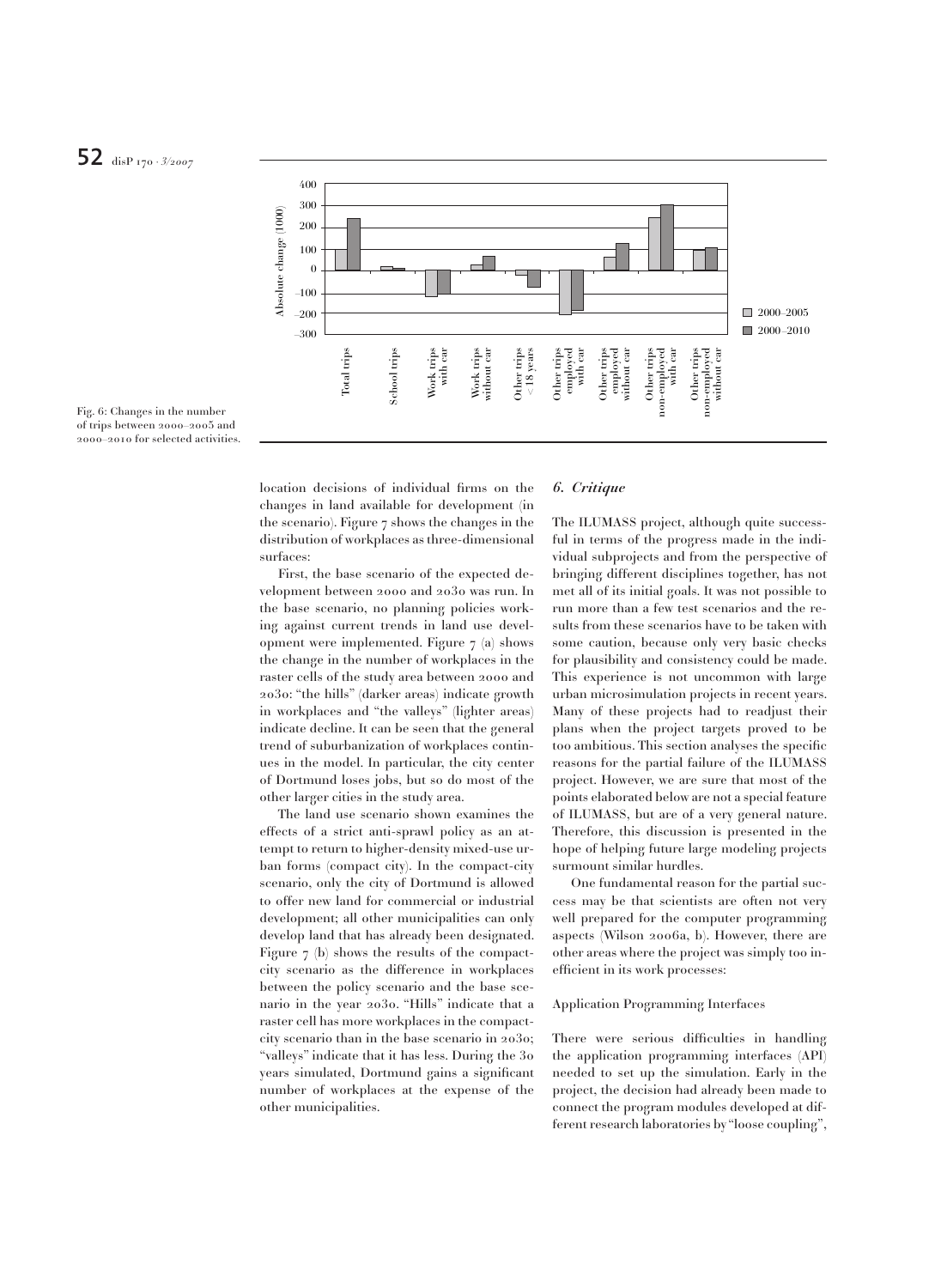

Fig. 7: Changes of workplace in the Dortmund urban region between 2000–2030 in the base scenario (a) and the differences between the base scenario and the compact-city scenario in the year 2030 (b) (Moeckel 2007).

i. e., to develop each of them as self-standing executables that communicate with the common database through application programming interfaces. Although the interfaces between the different modules had been structured very well, there were difficulties, not only in the conversion, but also in the quite protracted process of defining them. These definitions alone took more than one year, and consequently this time was missing in the end. Future projects should take care to have enough time planned for the definition of the APIs.

# Testing

The testing process was clumsy and inefficient: While the API had been clearly defined, too many iterations were required to test their functionality until they finally worked together. One mistake was the focus of the project on a big solution, i.e., to immediately run the simulation for the whole area. The optimism that this should work was fuelled by the positive experiences within the group with several examples of successful large-scale cooperative programming projects. However, for this project, it was the wrong approach. It happened more than once that only at the end of a long simulation run, it was recognized that there was a slight error within one of the modules that rendered the whole simulation useless. And, even if the error had been detected, the process of correcting it was not fast enough.

It is apparent what should have been done here. First, the early testing processes mentioned above should have been implemented, and second, it would have been much better in the beginning to define small test cases where the whole model chain could have been run within seconds to find the more apparent errors. In this case, it would have even been possible that each group and each programmer could have run the whole model chain on his/her own computer to make sure that everything worked well.

#### Data exchange

The project team had too little experience in cooperative software development. The exchange of data between the different modules was far from optimal. It had been decided at the beginning of the project that the data exchange between the different modules should be filebased. Although a direct exchange via the main memory of the computer would have been preferable, since there were huge amounts of data to be exchanged, this would have required a much more direct and even more concurrent form of software development. In the ideal case, the various source codes should have been laid open at least within the consortium. This, however, had not been seen as an option, let alone the complexities of a much more coordinated software development process. Under these circumstances, a data exchange based on files seemed to be the best option, despite its clumsiness. Nevertheless, future projects should think about an open-source structure of such a project, with all its advantages and disadvantages.

# Computing time

Computing time turned out to be a major problem. A large microscopic simulation is a timeconsuming endeavor. Although such simula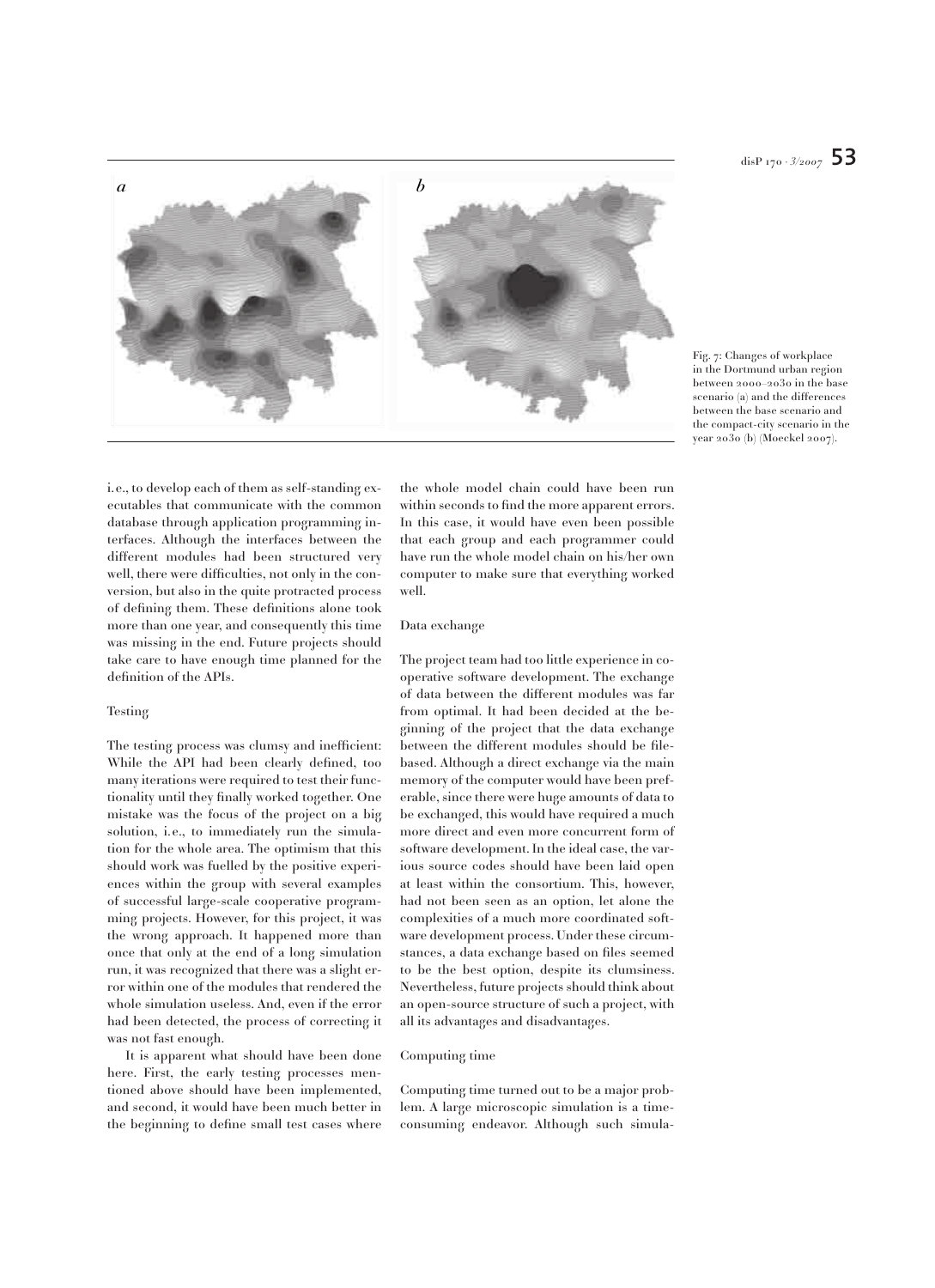**54**disP 170 *· 3/2007* tions are, in principle, capable of delivering more detailed results, the question of whether they are worth the additional resources is still not answered. What might be interesting in this discussion is that the most time-consuming parts in this simulation chain are, in this order, the calculation of travel demand, the calculation of shortest paths and the microscopic traffic flow simulation. All other parts, such as the land use submodels and the computation of emissions and air quality, do not take more than a few minutes of computer time – although environmental impact models using a higher spatial resolution also require a considerable amount of computing time. The travel demand and traffic assignment models, however, use from several hours to several weeks of computing time depending on the method used. This is too long to conduct enough tests or to run enough scenarios. In addition, long simulation runs require really efficient and stable computer platforms, which could not always be provided.

> It is another question how the computations to be performed can be organized more efficiently. Despite all advances in computing technology it might be necessary to work with multi-level models which are microscopic where necessary and aggregate where an aggregate model is sufficient. However, it has not been demonstrated convincingly where the boundaries between "necessary" and "sufficient" actually lie. Therefore, one of the next tasks to be tackled is to understand how necessary and sufficient can be measured, and, equipped with such a measurement tool, to map out this area.

#### Cooperation

The cooperation between the project teams was difficult because of different disciplinary research traditions and scientific standards. This was particularly relevant where decisions had to be made about the appropriate level of detail and complexity of the model. Two different attitudes had to be reconciled: One view saw the empirical thoroughness as top priority, even when it became apparent that the resulting complexity would make the model too large to be operational. The other view put practical feasibility first, even at the expense of scientific rigor and validity. It would have been necessary to reach a consensus about the best solution to this conflict at an early stage of the project. It might have helped if the research groups would have had the opportunity to work together at one location for several weeks. This would have increased the financial demand of the project

but would probably have paid off in the end in terms of the achievement of the project goals.

However, despite these difficulties, the project groups were highly motivated, concentrated and eager to bring the project to a successful end. Even one year after the financial resources had been exhausted, there was still a lot of project activity. So it might be said that the project was a fruitful cooperation. Right now, it is unlikely that the project will be continued in the near future.

# *7. Conclusions*

The ILUMASS project can be regarded as a major step towards an integrated microsimulation model of urban land use, transport and environment. It has, however, demonstrated that there are still major hurdles to overcome.

A comprehensive evaluation of microsimulation models for urban, transport and environmental planning leads to a differentiated assessment of their advantages and disadvantages. There can be no doubt that microsimulation models are an important step forward in integrated land use and transport modeling. Only with microsimulation models is it possible to model societal developments, such as new life styles and work patterns and new tendencies in mobility behavior. Only with microsimulation models is it possible to forecast the impacts of innovative policies in the fields of travel demand management and transport operation. Only with microsimulation models is it possible to model the environmental impact of land use and transport policies with the necessary spatial resolution.

However, microsimulation models are not a universal solution. There are theoretical limits to increasing the spatial, temporal and substantive resolution of behavioral models when further disaggregation does not bring any additional information. There are empirical limits when the marginal costs of obtaining micro data are larger than their added value. There are practical limits when the computing time of the models exceeds the duration of the modeled processes. There are, finally, ethical limits to the collection of data about private lives for research.

The conclusion is that for every modeling problem, there is an optimum level of substantive, spatial and temporal resolution. This suggests that future urban models will be multi-level in substance, space and time. The challenge is to develop a theory of balanced multi-level models which are, to quote Albert Einstein: "As simple as possible – but no simpler."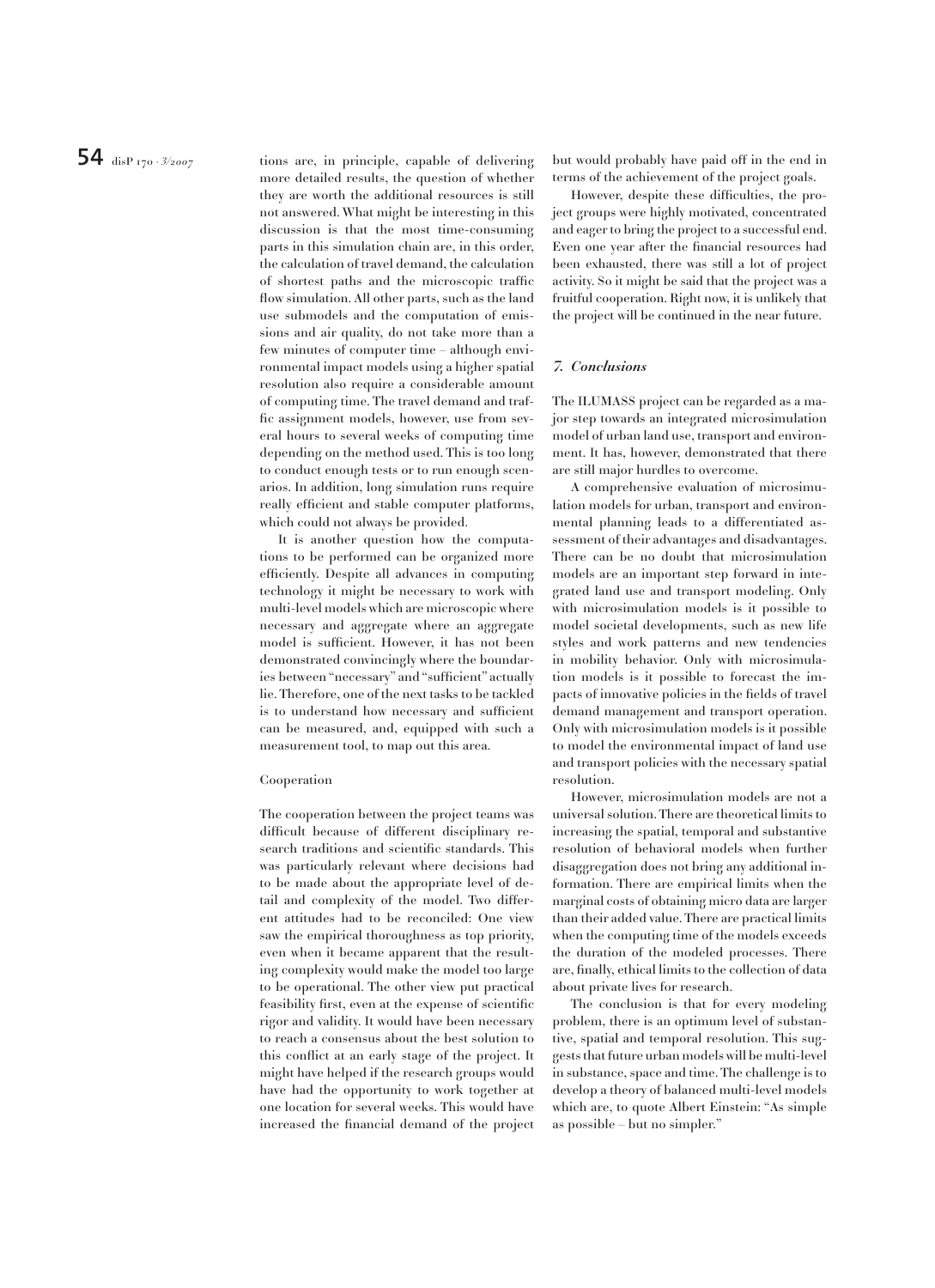The authors wish to thank their ILUMASS colleagues for the privilege of reporting on the common project work: Klaus J. Beckmann, Heike Mühlhans and Guido Rindsfüser of the Technical University of Aachen, Ulrike Brüggemann and Harald Schaub of the University of Bamberg, Rainer Schrader and Jürgen Gräfe of the University of Cologne, Rolf Möckel and Björn Schwarze of the University of Dortmund, Felix Huber and Hans Meiners of the University of Wuppertal and Peter Mieth, Michael Spahn and Dirk Strauch of the German Aerospace Center Berlin. Detailed information about their work is contained in the Final Report of ILUMASS (Beckmann et al. 2007).

In addition, we would like to thank all our colleagues for their enthusiastic cooperation in this demanding project. Financial support was provided by the German Federal Ministry of Science and Education and is gratefully acknowledged.

## *References*

- Arentze, T.; Timmermans, H. J. P. (2004): A Learning-Based Transportation-Oriented Simulation System. *Transportation Research Part B*, Vol. 38, 7: 613–633.
- Arentze, T.; Timmermans, H. J. P. (2000): *ALBA-TROSS – A Learning-Based Transportation-Oriented Simulation System*. Eindhoven: European Institute for Retailing and Services Studies (EI-RASS).
- Beckmann, K. J.; Brüggemann, U.; Gräfe, J.; Huber, F.; Meiners, P.; Mieth, P.; Moeckel, R.; Mühlhans, H.; Rindsfüser, G.; Schaub, H.; Schrader, R.; Schürmann, C.; Schwarze, B.; Spiekermann, K.; STRAUCH, D.; SPAHN, M.; WAGNER, P.; WEgener, M. (2007): *ILUMASS Integrated Land use Modelling and Transportation System Simulation*, Endbericht (Final Report, in German).
- ETTEMA, D.; TIMMERMANS, H. (2006): Multi-agent modelling of urban systems: a progress report of PUMA System. *Stadt Region Land* 81. Aachen: Institut für Stadtbauwesen und Stadtverkehr, RWTH Aachen, pp. 165–171.
- Gawron, C. (1998): An Iterative Algorithm to Determine the Dynamic User Equilibrium in a Traffic Simulation Model, *International Journal of Modern Physics C*, Vol. 9, No. 3 (1998) pp. 393–407, doi: 10.1142/S0129183198000303.
- Miller, E. J. (2001): *Integrated Land use, Transportation, Environment (ILUTE) Modelling Systems,* http://www.ilute.com/ (Access: 01. 04. 2005).
- MILLER, E.J. (2006): Integrated urban modelling: some theoretical considerations. *Stadt Region Land* 81. Aachen: Institut für Stadtbauwesen und Stadtverkehr, RWTH Aachen, pp. 71–79.
- Miller, E. J.; Hunt, H. D.; Abraham, J. E.; Salvini, P. A. (2004): Microsimulating urban systems. *Computers, Environment and Urban Systems,* 28: 9–44.
- *Acknowledgements* disP 170 *· 3/2007* **55** Moeckel, R. (2007): Business Location Decisions and Urban Sprawl: A Microsimulation of Business Relocation and Firmography. *Dortmunder Beiträge* zur Raumplanung 126. Dortmund: Institute of Spatial Planning, University of Dortmund.
	- Moeckel, R.; Schwarze, B.; Wegener, M. (2006): Das Projekt ILUMASS – Mikrosimulation der räumlichen, demografischen und wirtschaftlichen Entwicklung. *Stadt Region Land* 81. Aachen: Institut für Stadtbauwesen und Stadtverkehr, RWTH Aachen, pp. 53–61.
	- Moeckel, R., Schwarze, B., Spiekermann, K., Wegener, M. (2004): Mikrosimulation verkehrsarmer Siedlungsstrukturen. *Stadt Region Land* 77. Aachen: Institut für Stadtbauwesen und Stadtverkehr, RWTH Aachen, 187–206.
	- Moeckel, R.; Spiekermann, K.; Wegener, M. (2003): Creating a synthetic population. In*: Proceedings of the 8th International Conference on Computers in Urban Planning and Urban Management (CUPUM),* Sendai, Japan, Center for Northeast Asian Studies (CD-ROM).
	- Mühlhans, H. (2006): Das Projekt ILUMASS Mikro-Simulation der Verkehrsnachfrage und des Verkehrsfl usses. *Stadt Region Land* 81. Aachen: Institut für Stadtbauwesen und Stadtverkehr, RWTH Aachen, pp. 33–51.
	- Mühlhans, H.; Strauch, D. (2005): ILUMASS eine mikroskopische und dynamische Simulation des Systems Stadt. *Zeitschrift für Strassenverkehrstechnik* 5/2005.
	- Müнlhans, H.; Strauch, D. (2004): Mikroskopische Verkehrssimulation, Flächennutzung und Mobilität – Simulation der Dynamik des Systems Stadt. *Stadt Region Land* 77. Aachen: Institut für Stadtbauwesen und Stadtverkehr, RWTH Aachen, pp. 173–186.
	- Mühlhans, H.; Rindsfüser, G.; Beckmann, K. J. (2004): Mikroskopische Simulation der Verkehrsnachfrage im Rahmen der integrierten Flächennutzungs- und Verkehrssimulation ILU-MASS, *Stadt Region Land* 76. Aachen: Institut für Stadtbauwesen und Stadtverkehr, RWTH Aachen, S. 113–130.
	- SCHWARZE, B.; STRAUCH, D.; MÜHLHANS, H.; RINDSfüser, G. (2004): Bedarf, Anforderungen und Verwendung räumlicher Daten in einer integrierten, dynamisch-mikroskopischen Sim-ulation der Stadtentwicklung, In: Raubal, M.; Sliwinski, A.; Kuhn, W. (eds.): *Geoinformation und Mobilität – von der Forschung zur praktischen Anwendung*. IfGI Prints 22. Münster: Institut für Geoinformatik, Universität Münster, S. 1–13.
	- SPIEKERMANN, K.; WEGENER, M. (2007): Environmental feedback in urban models. To be published in *International Journal of Sustainable Transport*.Strauch, D.; Moeckel, R.; Wegener, M.; Gräfe, J.; Mühlhans, H.; Rindsfüser, G.; BECKMANN, K.J. (2005): Linking transport and land use planning. In: Atkinson, P.; Foody, G.; Darby, S.; Wu, F. (eds.): *GeoDynamics*. Boca Raton: CRC Press, pp. 295–311.